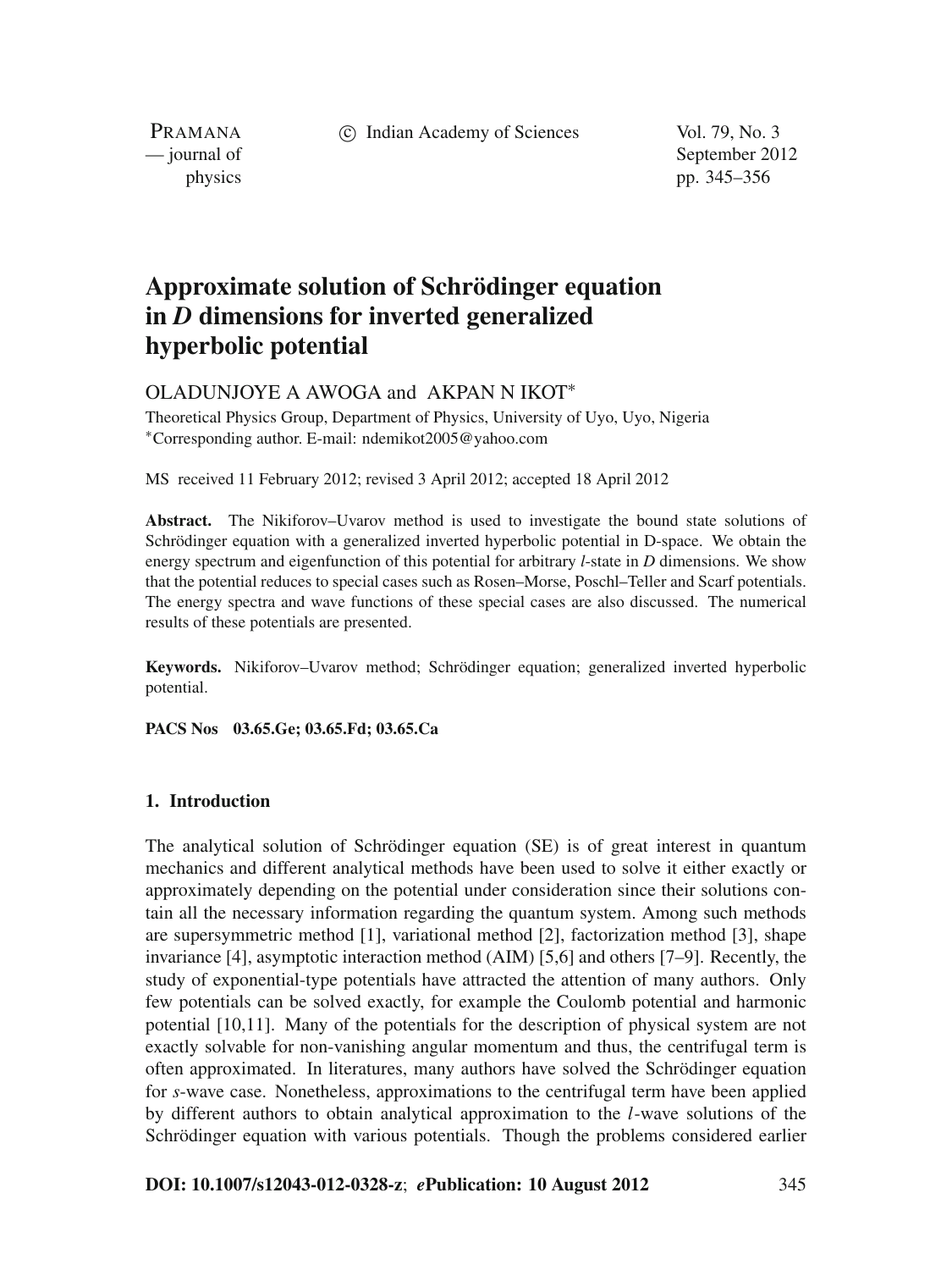are three-dimensional problems, the SE in generalized *D* dimensions for different potentials is getting the attention of researchers [12–28]. The multidimensional space analysis of the Klein–Gordon equation has also been investigated for different potentials [29–31].

In this paper, we consider the inverted generalized hyperbolic potential and solve the *D*-dimensional SE for arbitrary *l* using an approximate scheme via Nikiforov–Uvarov (NU) method [32–41]. Hyperbolic potentials such as Manning–Rosen, Scarf, Poschl– Teller and Rosen–Morse potentials are useful in PT-symmetry and are also used to model interatomic and intermolecular forces [42,43].

This paper is organized as follows: In §2 we give a brief review of the SE in *D* dimension. In §3 we take a cursory look at the NU method. In §4 we calculate the bound states of the generalized hyperbolic potential. In §5 and 6 we give a brief discussion and conclusion respectively.

## **2. Schrödinger equation in** *D* **dimensions**

In analogy to the well-known 3D SE, the SE in *D*-dimensional space is [44]

$$
-\frac{\hbar^2}{2\mu}[\nabla_D^2 + V(r)]\Psi_{nlm}(r,\Omega_D) = E_{nl}\Psi_{nlm},\tag{1}
$$

where the Laplacian operator is

$$
\nabla_D^2 = \frac{1}{r^{D-1}} \frac{\partial}{\partial r} \left( r^{D-1} \frac{\partial}{\partial r} \right) - \frac{\Lambda_D^2(\Omega_D)}{r^2}.
$$
 (2)

The second term of (2) is the multidimensional space centrifugal term.  $\Omega_D$  represents the angular coordinates. In this line, the operator  $\Lambda_D^2$  yields hyperspherical harmonics as its eigenfunction. This helps us to write the wave function as

$$
\Psi_{nlm}(r,\Omega_D) = R_{nl}(r)Y_l^m(\Omega_D),\tag{3}
$$

where  $R_{nl}$  is the radial part of the equation and  $Y_l^m(\Omega_D)$  is the angular part called hyperspherical harmonics.  $Y_l^m(\Omega_D)$  obeys the eigenvalue equation

$$
\Lambda_D^2 Y_l^m(\Omega_D) = l(l + D - 2) Y_l^m(\Omega_D). \tag{4}
$$

Substituting  $(3)$  into  $(1)$  and making use of  $(4)$ , we obtain

$$
\frac{1}{r^{D-1}}\frac{\partial}{\partial r}\left(r^{D-1}\frac{\partial R_{nl}(r)}{\partial r}\right) + \frac{2\mu}{\hbar^2}\left[E_{nl} + \frac{l(l+D-2)}{r^2} - V(r)\right]R_{nl}(r) = 0.
$$
\n(5)

Equation (5) is the SE in *D*-dimensional space.

## **3. Review of Nikiforov–Uvarov method**

A complete detail of the NU method can be seen in [45]. We present here a brief description of the method. The NU method comes in handy in solving second-order differential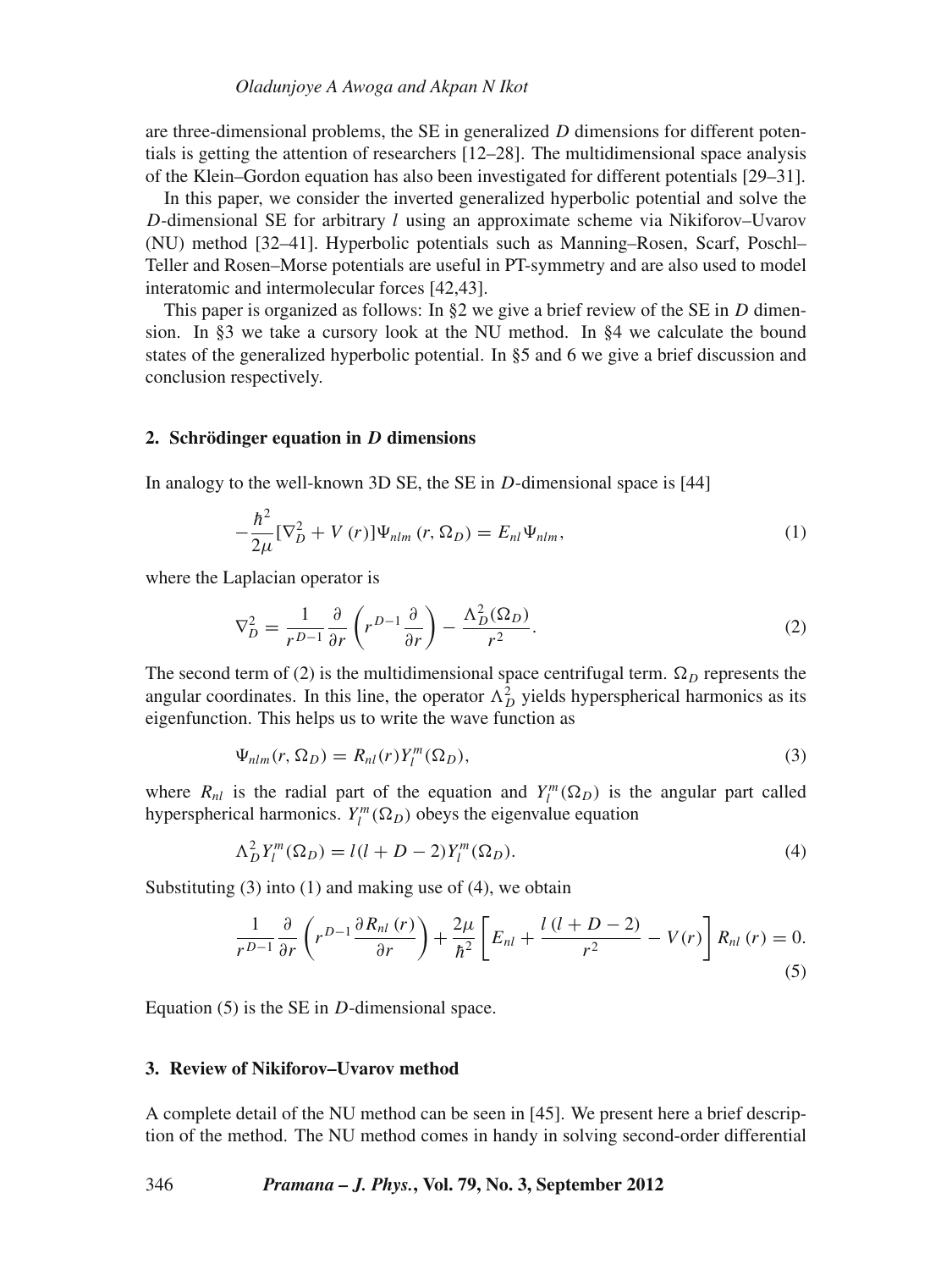equation by reducing it to a generalized equation of hypergeometric type. This method has been used to solve the SE, Dirac equation and Klein–Gordon wave equation for certain kind of potentials. In this method, the second-order differential equation can be written in the following form:

$$
\Psi''(s) + \frac{\bar{\tau}(s)}{\sigma(s)} \Psi'(s) + \frac{\bar{\sigma}(s)}{\sigma^2(s)} \varphi(s) = 0,
$$
\n(6)

where  $\sigma(s)$  and  $\bar{\sigma}(s)$  are polynomials of at most of second degree and  $\bar{\tau}(s)$  is at most first degree polynomial. To solve eq. (6), we invoke a common ansatz for the wave function as

$$
\Psi(s) = \varphi(s)\chi(s). \tag{7}
$$

Substituting eq. (7) into eq. (6), reduces eq. (6) to the form

$$
\sigma(s)\chi''(s) + \bar{\tau}(s)\chi'(s) + \lambda\chi(s) = 0,
$$
\n(8)

where  $\varphi(s)$  is defined as a logarithm derivative

$$
\frac{\varphi'(s)}{\varphi(s)} = \frac{\pi(s)}{\sigma(s)}\tag{9}
$$

and  $\chi(s)$  is the hypergeometric-type function whose polynomials are given by the Rodrigues relation

$$
\chi_n(s) = \frac{B_n}{\rho(s)} \frac{d^n}{ds^n} [\sigma^n(s)\rho(s)],\tag{10}
$$

where  $B_n$  is a normalization constant and the weight function  $\rho(s)$  must satisfy the condition

$$
\frac{\mathrm{d}}{\mathrm{d}s}(\sigma\rho) = \tau\rho. \tag{11}
$$

The function  $\pi(s)$  and the parameter  $\lambda$  required for NU method are defined as follows:

$$
\pi(s) = \frac{\sigma'(s) - \tau(s)}{2} \pm \sqrt{\left(\frac{\sigma'(s) - \tau(s)}{2}\right)^2 - \bar{\sigma}(s) + k\sigma(s)}
$$
(12)

$$
\lambda = k + \pi'(s). \tag{13}
$$

On the other hand, in order to find the value of  $k$  in eq.  $(12)$ , the expression under the square root must be the square of a polynomial. Thus, a new eigenvalue for the secondorder differential equation becomes

$$
\lambda = \lambda_n = -n\tau'(s) - \frac{n(n-1)}{2}\sigma''(s),\tag{14}
$$

where

$$
\tau(s) = \bar{\tau}(s) + 2\pi(s). \tag{15}
$$

The derivative of eq. (15) must be negative. By comparing eqs (13) and (14), we obtain the energy eigenvalues.

*Pramana – J. Phys.***, Vol. 79, No. 3, September 2012** 347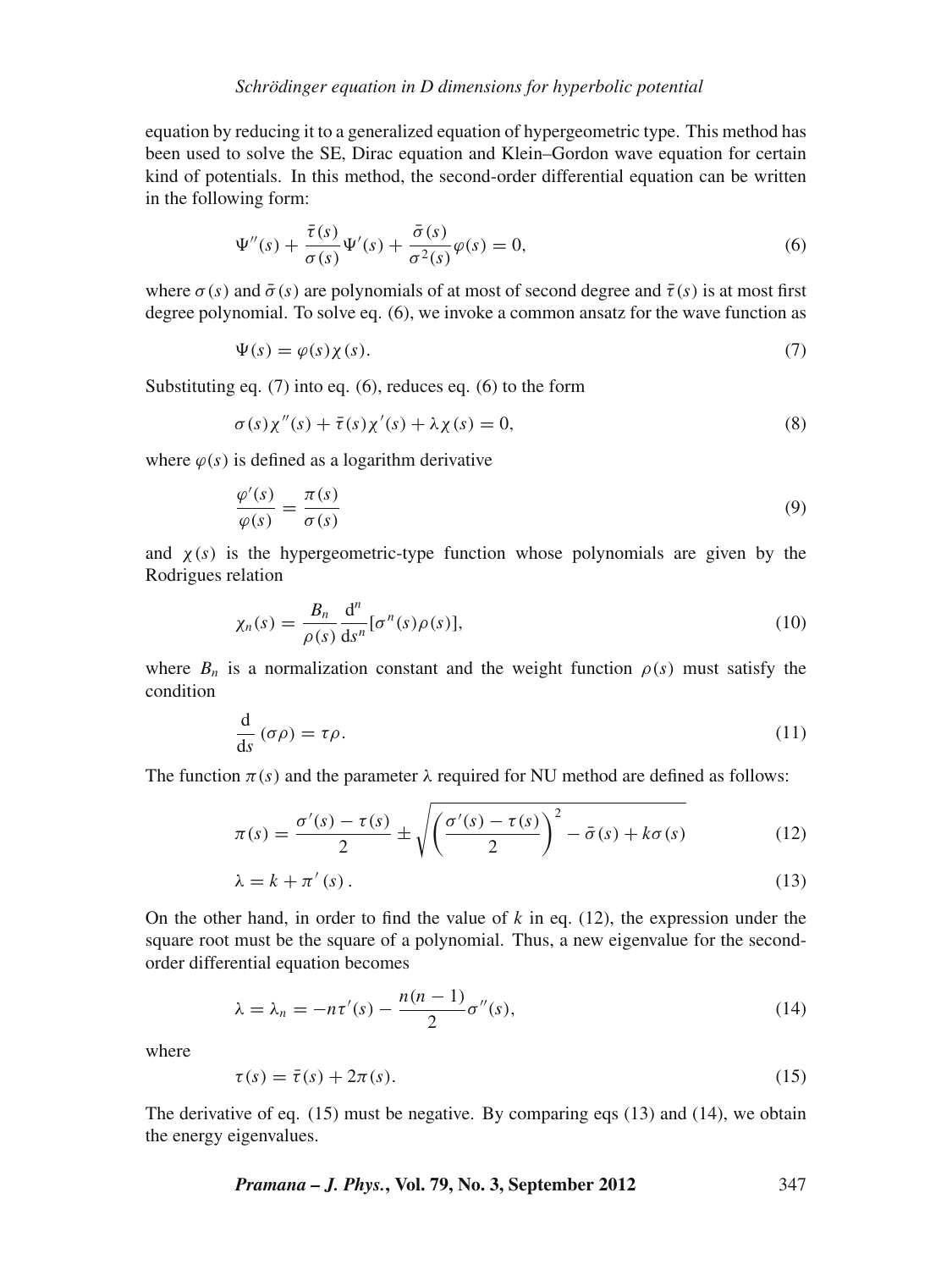## **4. Bound states**

The inverted generalized hyperbolic potential under consideration is given by [46]

$$
V(r) = -aV_0 \coth(\alpha r) + bV_1 \coth^2(\alpha r) - cV_2 \operatorname{cosech}^2(\alpha r) + d,\tag{16}
$$

where  $V_0$ ,  $V_1$  and  $V_2$  are potential depths and *a*, *b*, *c* and *d* are real constants.

Equation (16) yields some special cases by varying the values of the real constants *a*, *b*, *c*, and *d*. The following special cases can be obtained from eq. (16) by making adjustment to the parameters as

(i) 
$$
V_{-a,0,c,0}(r) = aV_0 \coth(\alpha r) - cV_2 \operatorname{cosech}^2(\alpha r)
$$
, (17)

(ii) 
$$
V_{0,0,c,0}(r) = -cV_2 \operatorname{cosech}^2(\alpha r),
$$
 (18)

(iii) 
$$
V_{0,b,0,0}(r) = bV_1 \coth^2(\alpha r)
$$
, (19)

$$
(iv) V_{0,0,0,d}(r) = d.
$$
\n(20)

The potentials in eqs (17)–(20) are the Rosen–Morse potential, Poschl–Teller potential, Scarf potential and constant potential respectively. The behaviour of the potential of eq. (16) is shown in figure 1 and the behaviour of potentials in eqs (17)–(19) are depicted in figures 2–4. The form of the SE in eq. (5) is not suitable for our quest since we require bound state solution. Hence, we choose the radial wave function in the form

$$
R_{nl}(r) = r^{-(D-1)/2} U_{nl}(r).
$$
 (21)



**Figure 1.** A plot of inverted generalized hyperbolic potential with  $r$  for  $a = 1$ ,  $b = 0.01$ ,  $c = 2.00$ ,  $d = 0.02$ ,  $V_0 = 1.00$  MeV,  $V_1 = 0.5$  MeV,  $V_2 = 0.02$  MeV and  $\alpha = 0.04, 0.06, 0.08$  and 0.10.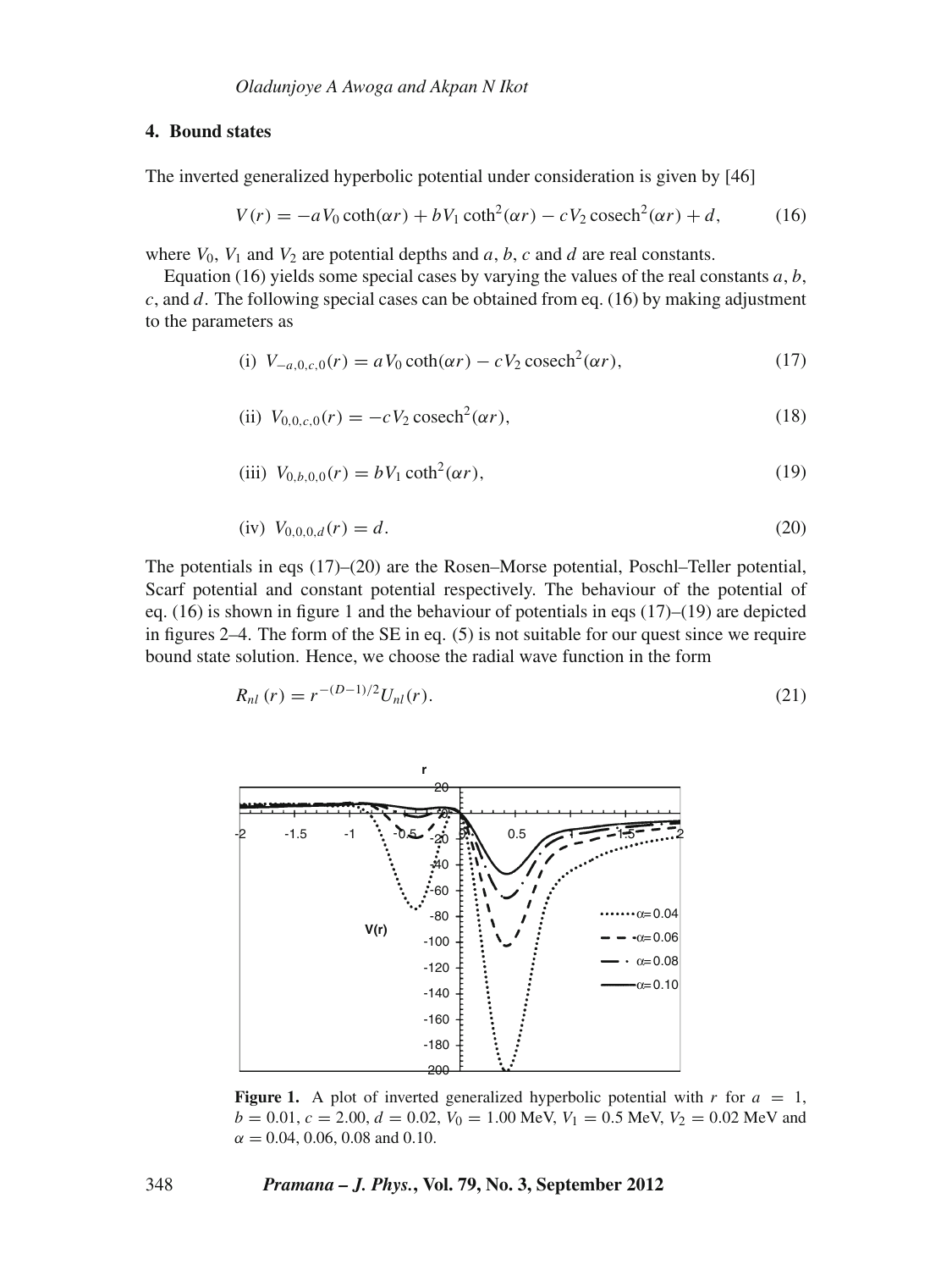

**Figure 2.** Variation of Rosen–Morse potential with *r* for  $a = -1$ ,  $b = 0$ ,  $c = 2$ ,  $d = 0$ ,  $V_0 = 1.00$  MeV,  $V_1 = 0.5$  MeV,  $V_2 = 0.02$  MeV for  $\alpha = 0.04, 0.06, 0.08$  and 0.10.

Substituting eqs  $(21)$  and  $(16)$  in eq.  $(5)$ , we obtain

$$
U''_{nl}(r) + \frac{2\mu}{\hbar^2} \left[ E_{nl} + aV_0 \coth(\alpha r) - bV_1 \coth^2(\alpha r) + cV_2 \operatorname{cosech}^2(\alpha r) - d \right]
$$

$$
- \left[ \left( \frac{(D-1)(D-3)}{4} + l(l+D-2) \right) \frac{1}{r^2} \right] U_{nl}(r) = 0. \tag{22}
$$

We now introduce the approximation for the centrifugal term as [47]

$$
\frac{1}{r^2} \approx \alpha^2 \operatorname{cosech}^2(\alpha r). \tag{23}
$$



**Figure 3.** A plot of Poschl–Teller potential with *r* for  $a = 0, b = 0, c = -2, d = 0$ ,  $V_0 = 1.00$  MeV,  $V_1 = 0.5$  MeV,  $V_2 = 0.02$  MeV for  $\alpha = 0.04, 0.06, 0.08$  and 0.1.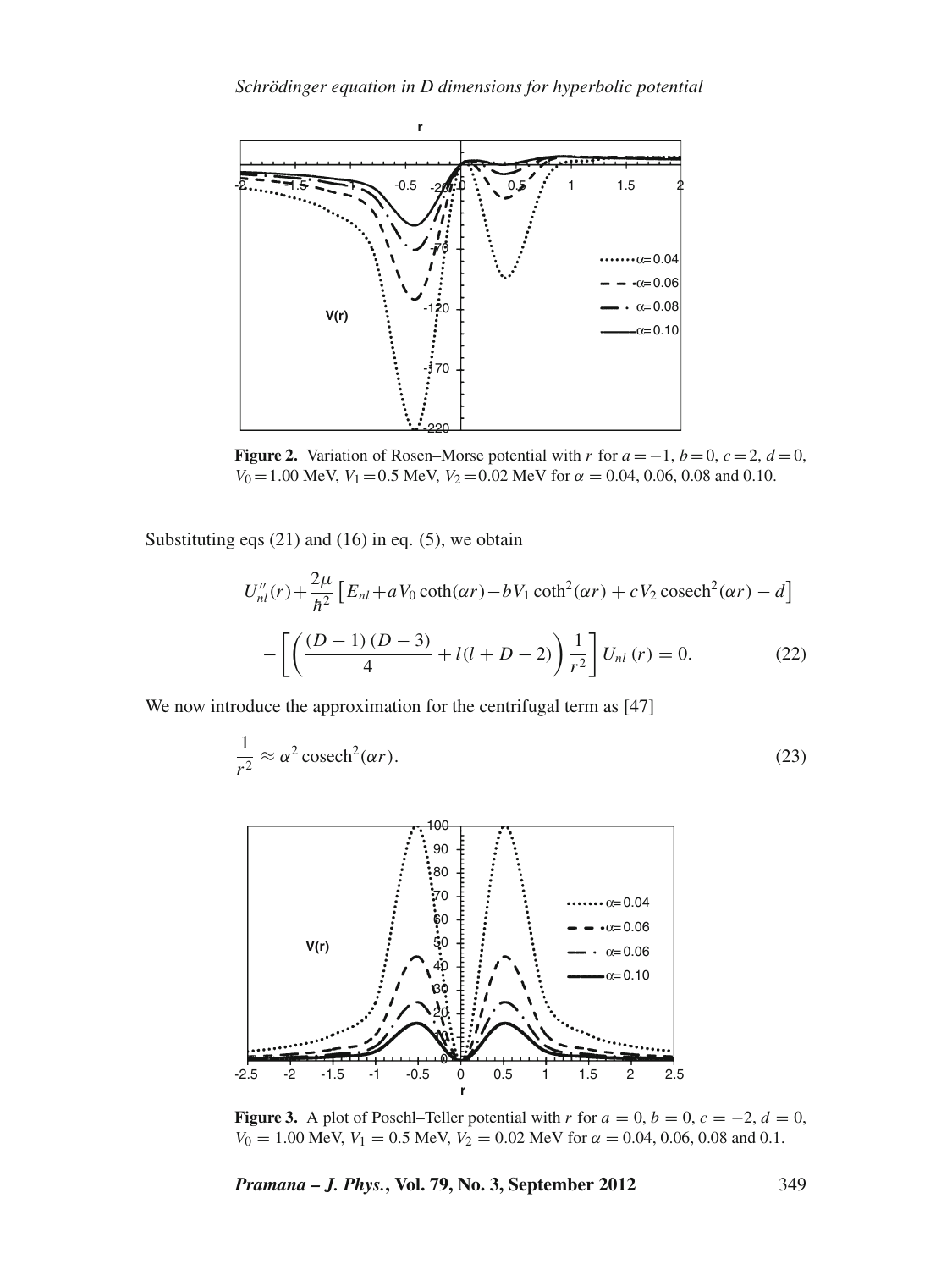

**Figure 4.** A plot of Scarf potential with *r* for  $a = 0$ ,  $b = 0.05$ ,  $c = 0$ ,  $d = 0$ ,  $V_0 = 1.00$  MeV,  $V_1 = 0.5$  MeV,  $V_2 = 0.02$  MeV for  $\alpha = 0.04$ , 0.06, 0.08 and 0.1.

With this, eq. (22) becomes

$$
U''(r) + \frac{2\mu}{\hbar^2} \left\{ E_{nl} + aV_0 \coth(\alpha r) - bV_1 \coth^2(\alpha r) + \left[ cV_2 - \frac{\hbar^2 \alpha^2}{2\mu} \times \left( \frac{(D-1)(D-3)}{4} + l(l+d-2) \right) \right] \csc^2(\alpha r) - d \right\} U(r) = 0.
$$
\n(24)

Introducing the transformation,

$$
s = \coth(\alpha r) \tag{25}
$$

leads eq. (24) into the form,

$$
U_{nl}''(s) + \frac{2s}{s^2 - 1} U_{nl}'(s) + \frac{1}{(s^2 - 1)^2} \left[ \gamma^2 s^2 + \beta^2 s - \varepsilon^2 \right] U_{nl}(s) = 0, \qquad (26)
$$

with

$$
-\varepsilon^2 = \frac{2\mu E}{\hbar^2 \alpha^2} - \frac{2\mu d}{\hbar^2 \alpha^2} - \frac{2\mu c V_2}{\hbar^2 \alpha^2} + \left[ \frac{(D-1)(D-3)}{4} + l(l+D-2) \right], (27)
$$

$$
\beta^2 = \frac{2\mu a V_0}{\hbar^2 \alpha^2},\tag{28}
$$

$$
\gamma^2 = \frac{2\mu c V_2}{\hbar^2 \alpha^2} - \frac{2\mu b V_1}{\hbar^2 \alpha^2} - \left[ \frac{(D-1)(D-3)}{4} + l(l+D-2) \right].
$$
 (29)

Comparing eqs (26) and (6), we obtain the following polynomials:

$$
\bar{\tau}(s) = 2s
$$
,  $\sigma(s) = s^2 - 1$  and  $\bar{\sigma}(s) = \gamma^2 s^2 + \beta^2 s - \varepsilon^2$ . (30)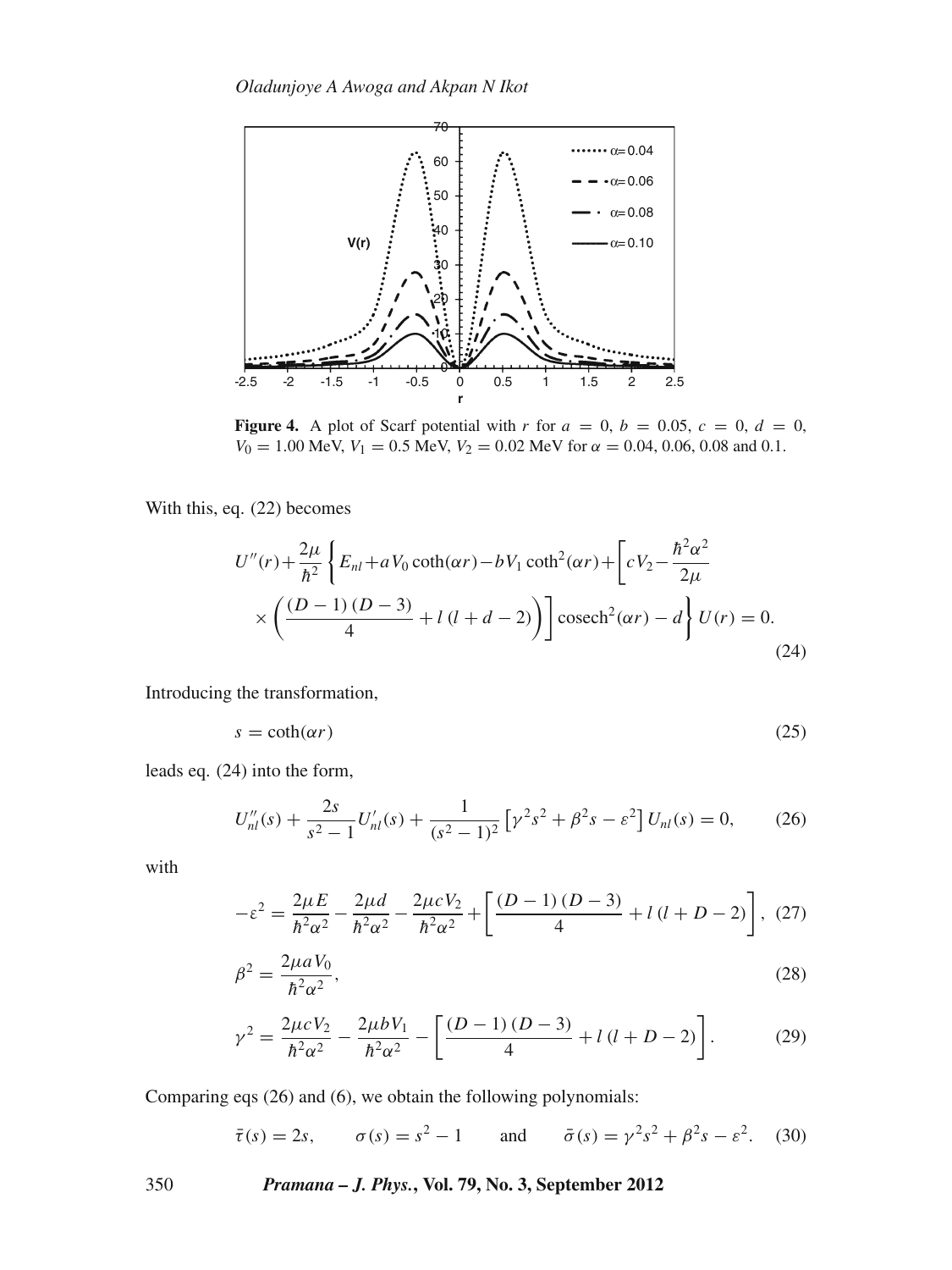Substituting these polynomials into eq. (13), we get

$$
\pi(s) = \sqrt{(k - \gamma^2)s^2 - \beta^2 s - (k - \varepsilon^2)}.
$$
\n(31)

The expression within the square root must be square of a polynomial according to the NU method. Therefore, we obtain  $\pi(s)$  as

$$
\pi (s) = \pm \begin{cases} \omega s - \eta, & \text{for } k = \varepsilon^2 + \gamma^2 - \sqrt{(\varepsilon^2 - \gamma^2)^2 - \beta^4} \\ \omega s + \eta, & \text{for } k = \varepsilon^2 + \gamma^2 + \sqrt{(\varepsilon^2 - \gamma^2)^2 - \beta^4} \end{cases},
$$
(32)

where

$$
\omega = \sqrt{\frac{(\varepsilon^2 - \gamma^2) - \sqrt{(\varepsilon^2 - \gamma^2)^2 - \beta^4}}{2}}\tag{33}
$$

and

$$
\eta = \frac{\beta^2}{\sqrt{2[(\varepsilon^2 - \gamma^2) - \sqrt{(\varepsilon^2 - \gamma^2)^2 - \beta^4}]}}.\tag{34}
$$

 $\pi(s)$  and *k* values that will give negative derivatives are given as

$$
\pi(s) = -\omega s + \eta,\tag{35}
$$

$$
k = \varepsilon^2 + \gamma^2 - \sqrt{(\varepsilon^2 - \gamma^2)^2 - \beta^4}.
$$
 (36)

Hence, from eq. (15), we get

$$
\tau(s) = 2(1 - \omega)s + 2\eta \tag{37}
$$

and

$$
\tau'(s) = 2(1 - \omega). \tag{38}
$$

The derivative will be negative for  $\omega > 1$  and thus the bound state conditions are satisfied. From eqs (13) and (14), we obtain

$$
\lambda = (\varepsilon^2 + \gamma^2) - \sqrt{(\varepsilon^2 - \gamma^2)^2 - \beta^4} - \omega
$$
\n(39)

and

$$
\lambda_n = (2\omega - 1)n - n^2. \tag{40}
$$

Solving eqs (39) and (40) while keeping eq. (33) in mind, we arrived at

$$
\varepsilon^{2} = 2\left[\frac{\beta^{2}}{2(n+\sigma_{\pm})} - \frac{n+\sigma_{\pm}}{2}\right]^{2} + \beta^{2} + \gamma^{2},\tag{41}
$$

where

$$
\sigma_{\pm} = \frac{1}{2} \left[ 1 \pm \sqrt{1 - 4\gamma^2} \right]. \tag{42}
$$

*Pramana – J. Phys.***, Vol. 79, No. 3, September 2012** 351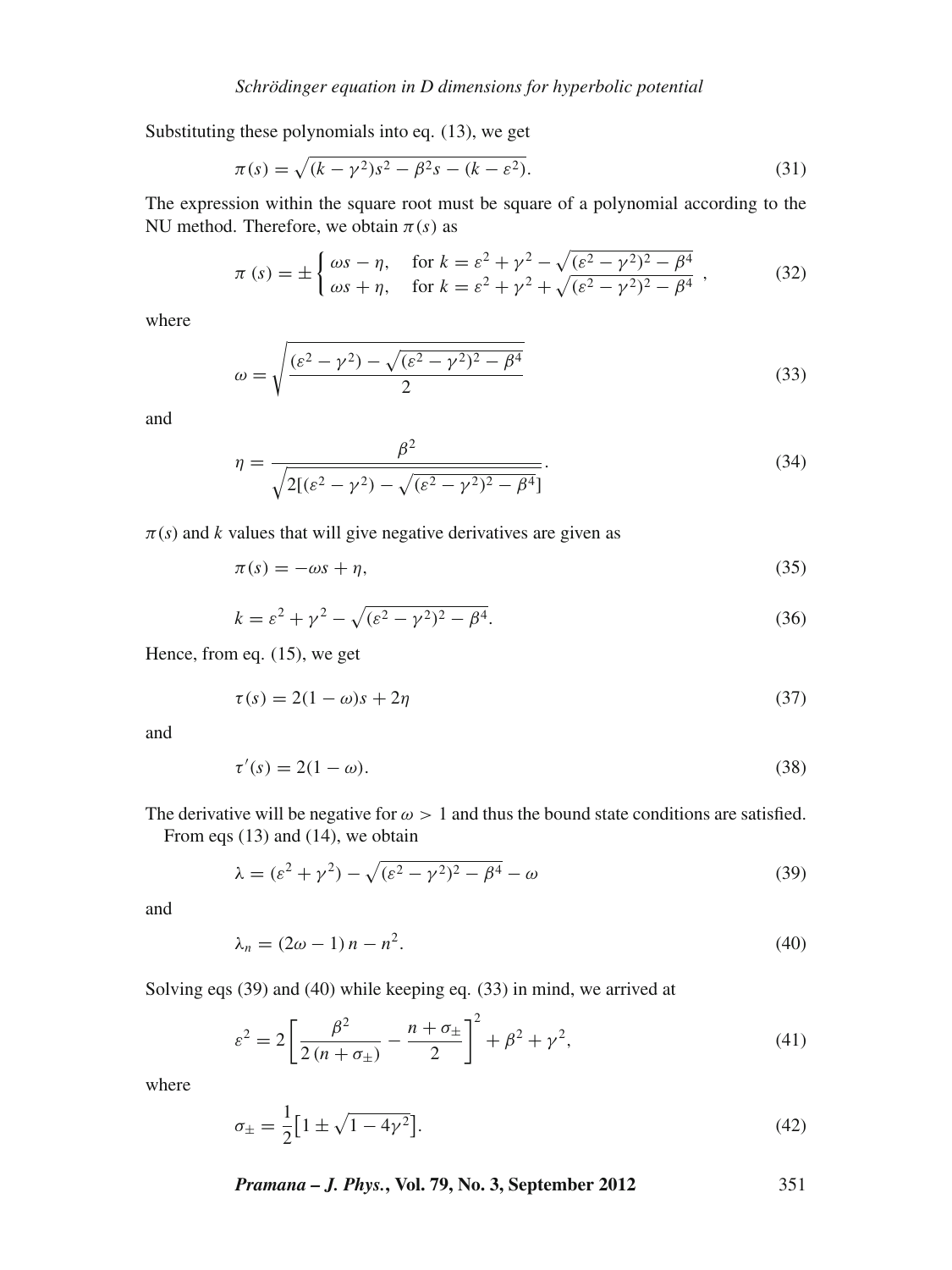Substituting eq.  $(27)$  in eq.  $(41)$ , we obtain the energy eigenvalues as

$$
E_{nl} = -\frac{\hbar^2 \alpha^2}{\mu} \left[ \frac{\mu a V_0}{\hbar^2 \alpha^2 (n + \sigma_{\pm})} - \frac{n + \sigma_{\pm}}{2} \right]^2 - a V_0 + b V_1 + d. \tag{43}
$$

## **Special cases**

In this subsection, we consider the special cases of our potential discussed earlier.

**(**I) *Rosen–Morse*: To reduce our potential to the Rosen–Morse potential we make the adjustments  $a = -a$ ,  $b = d = 0$ ,  $c = c$  and  $D = 3$  in eq. (43). With these we get

$$
E_{nl}^{\rm RM} = -\frac{\hbar^2 \alpha^2}{\mu} \left[ \frac{-\mu a V_0}{\hbar^2 \alpha^2 (n + v_{\pm})} - \frac{n + v_{\pm}}{2} \right]^2 + a V_0, \tag{44}
$$

where

$$
v_{\pm} = \frac{1}{2} \left[ 1 \pm \sqrt{1 + 4 \left[ l(l+1) - \frac{2\mu c V_2}{\hbar^2 \alpha^2} \right]} \right].
$$
 (45)

Choosing  $v_+$  gives the well-known eigenvalues of the Rosen–Morse potential.

**(II)** *Poschl–Teller*: When we make the adjustments  $a = b = d = 0$ ,  $c = c$  and  $D = 3$ , we obtain

$$
E_{nl}^{\rm PT} = -\frac{\hbar^2 \alpha^2}{\mu} \left[ \frac{n + Q_{\pm}}{2} \right]^2 \tag{46}
$$

as the energy spectrum of the Poschl–Teller potential, where

$$
Q_{\pm} = \frac{1}{2} \left[ 1 \pm \sqrt{1 + 4 \left[ l(l+1) - \frac{2\mu c V_2}{\hbar^2 \alpha^2} \right]} \right].
$$
 (47)

(III) *Scarf*: Setting  $a = c = d = 0$ ,  $b = b$  and  $D = 3$ , we obtain the eigenvalue of the Scarf potential as

$$
E_{nl}^{\rm S} = -\frac{\hbar^2 \alpha^2}{\mu} \left[ \frac{n + \rho_{\pm}}{2} \right]^2 + bV_1,\tag{48}
$$

where

$$
\rho_{\pm} = \frac{1}{2} \left[ 1 \pm \sqrt{1 + 4 \left[ l(l+1) + \frac{2\mu b V_1}{\hbar^2 \alpha^2} \right]} \right].
$$
\n(49)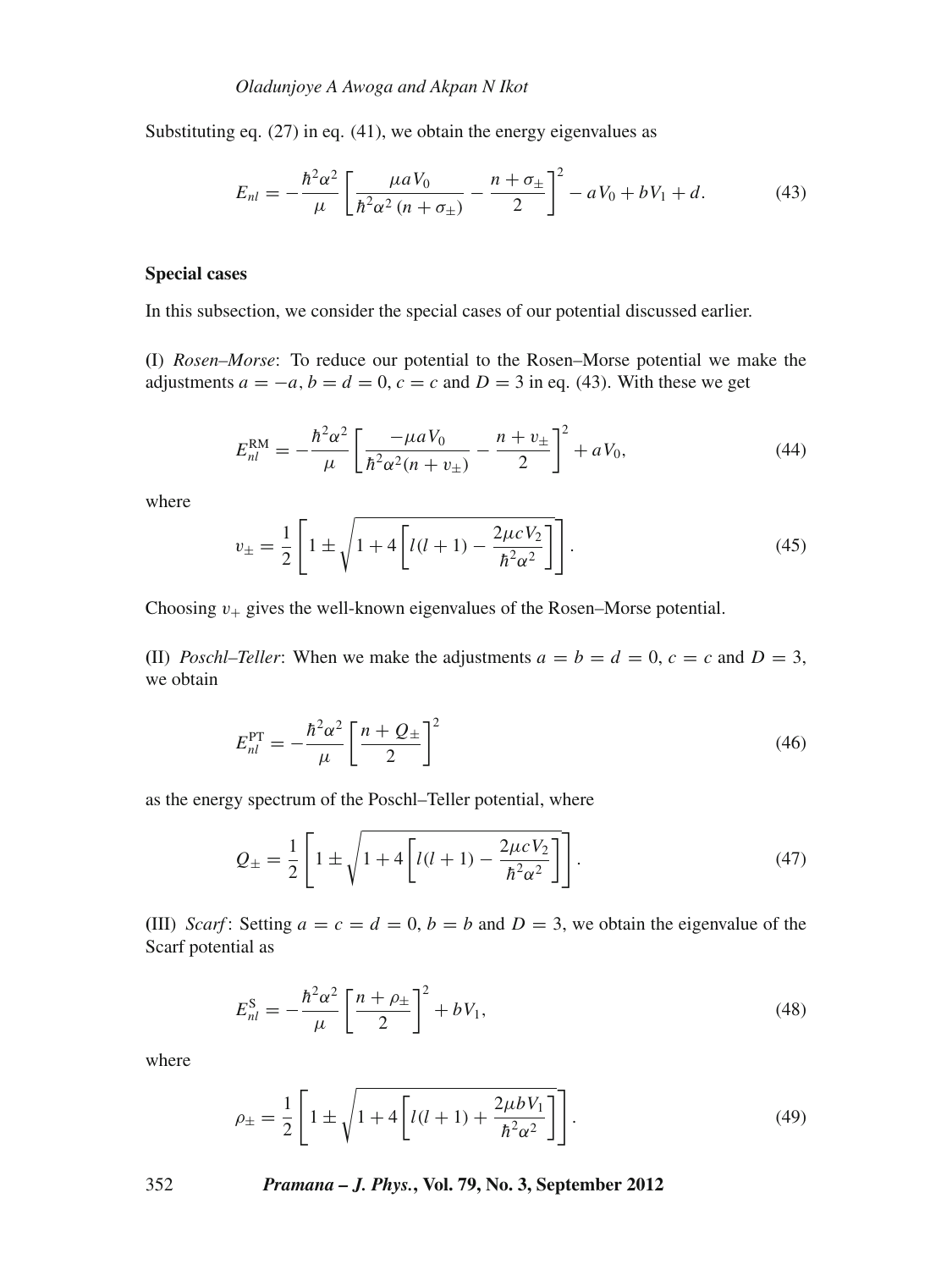**(IV)** *Constant potential:* Finally, we set  $a = b = c = 0$ ,  $\alpha = a/2$  and  $D = 3$  and use  $\sigma_{-}$ in eq. (43) to obtain the energy of the constant potential as

$$
E_n^{\rm C} = -\frac{\hbar^2 a^2 n^2}{2\mu} + d. \tag{50}
$$

In eqs (46) and (48),  $Q_+$  and  $\rho_+$  are the values that will yield the eigenvalues of the Poschl–Teller potential and Scarf potential respectively.

Having obtained the eigenvalues of the generalized inverted hyperbolic potential, we turn our attention to its corresponding wave function. Using eqs (30) and (35) in eq. (9) and carrying out the simple integration involved, we obtain the first part of the wave function as

$$
\varphi(s) = A \frac{(s-1)^{\eta/2}}{(s^2 - 1)^{\omega/2} (s+1)^{\eta/2}}.
$$
\n(51)

Also using the value of  $\sigma(s)$  and  $\tau(s)$  in eq. (11), we obtain the weight function as

$$
\rho(s) = \frac{(s-1)^{\eta}}{(s^2 - 1)^{\omega}(s+1)^{\eta}}.
$$
\n(52)

Finally, substituting eq. (52) and  $\sigma(s)$  into eq. (10) we get

$$
\chi_n(s) = B_n(s^2 - 1)^{\omega}(s - 1)^{-\eta}(s + 1)^{\eta} \frac{d^n}{ds^n} \left[ (s^2 - 1)^{n - \omega}(s - 1)^{\eta}(s + 1)^{-\eta} \right].
$$
\n(53)

This can be further written as

$$
\chi_n(s) = B_n (1-s)^{\omega - \eta} (1+s)^{\omega + \eta} \frac{d^n}{ds^n} \left[ (1-s)^{n-\omega + \eta} (1+s)^{n-\omega - \eta} \right].
$$
 (54)

Equation (54) is in a form reminiscent of the Jacobi polynomials. The polynomials are documented in literatures, whose standard form is [48–50]

$$
P_n^{\alpha,\beta}(s) = \frac{(-1)^n}{2^n n} (1-s)^{n+\alpha} (1+s)^{n+\beta} \frac{d^n}{ds^n} \big[ (1-s)^{n+\alpha} (1+s)^{n+\beta} \big].
$$
 (55)

Comparing eqs (54) and (55),

$$
\chi_n(s) = N_n P_n^{(\eta - \omega, -\eta - \omega)}(s). \tag{56}
$$

The total wave function is obtained by substituting eqs  $(51)$  and  $(56)$  into eq. (7) as

$$
U(s) = N_n(1-s)^{(\eta-\omega)/2}(1+s)^{(\eta+\omega)/2} P_n^{(\eta-\omega,-\eta-\omega)}(s).
$$
 (57)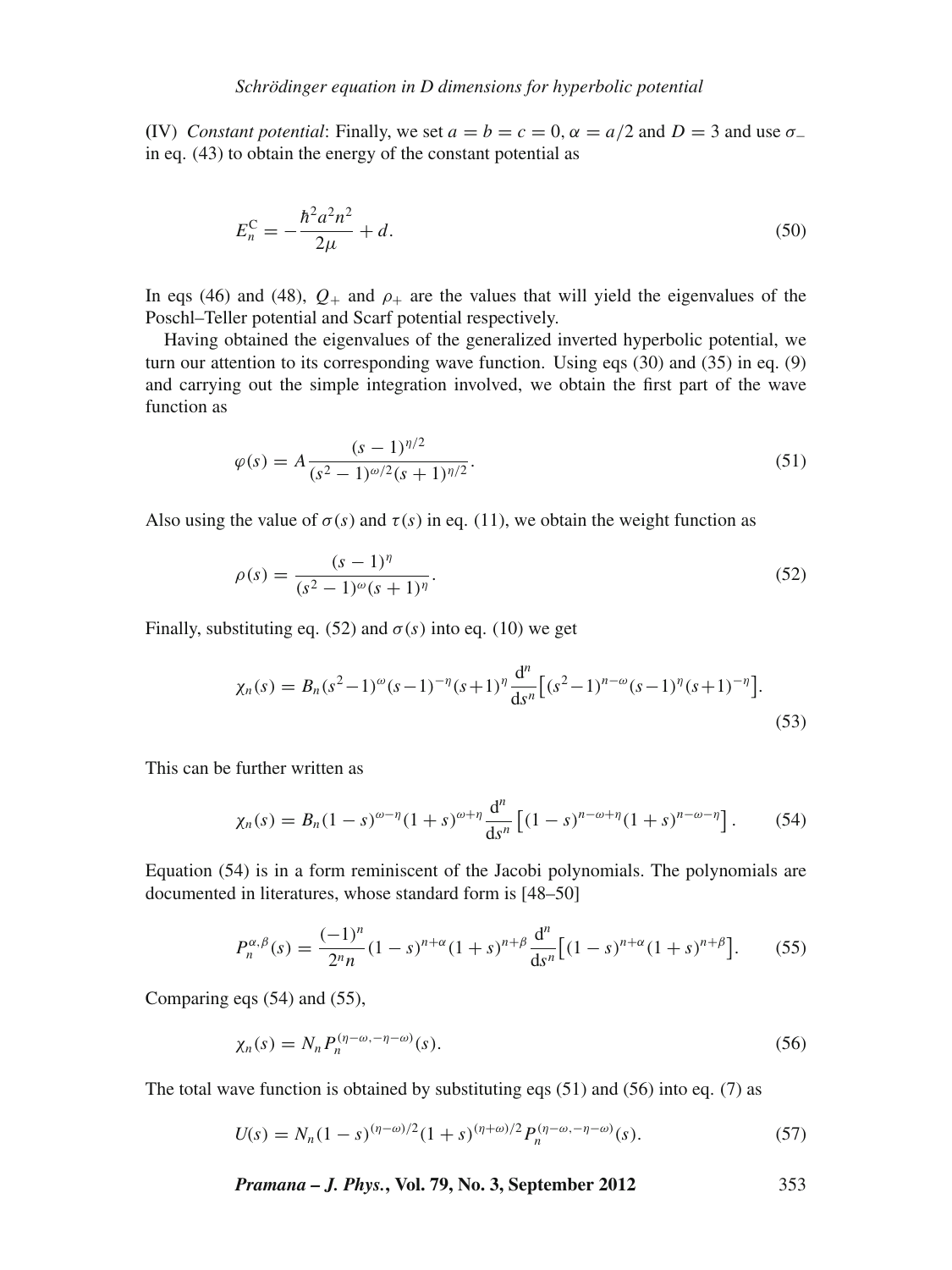Again using eq.  $(25)$  in eq.  $(57)$ , we get

$$
U_{nl} = N_n [1 - \coth(\alpha r)]^{(\eta - \omega)/2} [1 + \coth(\alpha r)]^{(\eta + \omega)/2} P_n^{(\eta - \omega, -\eta - \omega)}(\coth(\alpha r)).
$$
\n(58)

Finally, the total wave function becomes

$$
\Psi_{nlm}(r) = N_n [1 - \coth(\alpha r)]^{(\eta - \omega)/2}
$$
  
 
$$
\times [1 + \coth(\alpha r)]^{(\eta + \omega)/2} P_n^{(\eta - \omega, -\eta - \omega)}(\coth(\alpha r)) Y_l^m(\Omega_D), \qquad (59)
$$

where  $N_n$  is the normalization constant.

## **5. Results and discussion**

The well-known potentials are obtained from the generalized inverted hyperbolic potential if we make appropriate choice for the values of the parameters in the generalized inverted potentials as stated in §4. We plotted the variation of the generalized inverted hyperbolic potential as a function of *r* for  $a = 1$ ,  $b = 0.01$ ,  $V_0 = 1.0$  MeV,  $V_1 = 0.5$  MeV,  $C_2 = 2$ ,  $V_2 = 0.02$  MeV,  $d = 2.0$  MeV at different parameters of  $\alpha = 0.04, 0.06, 0.08$  and 0.10 as displayed in figure 1.

*Rosen–Morse potential*: For  $b = d = 0$ , the Rosen–Morse potential is obtained as given in eq. (16). We plotted the variation of Rosen–Morse  $V(r)$  with  $r$  for  $a = -1$ ,  $V_0 =$ 1 MeV,  $c = 2$  and  $V_2 = 0.02$  MeV for different  $\alpha$  parameters of  $\alpha = 0.04, 0.06, 0.08$ and 0.10 in figure 2. Substituting  $b = d = 0$  in eqs (43) and (59), we obtain the energy spectrum and the wave function of the Rosen–Morse potential respectively.



**Figure 5.** The variation of the effective potential as a function of  $r$  for  $l = 1, 2, 3$  and  $4 \text{ with } \alpha = 0.10, D = 3.$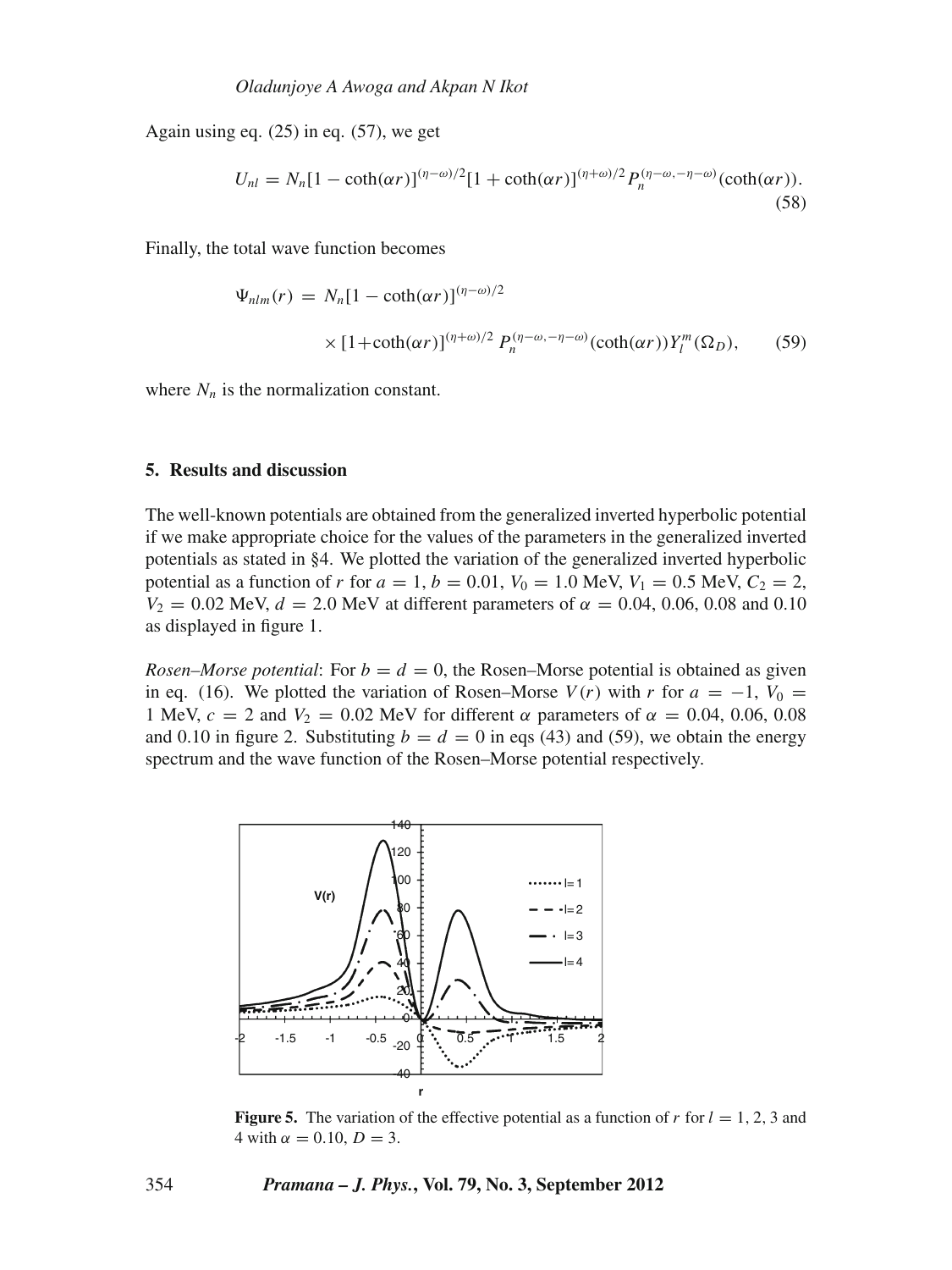*Poschl–Teller potential*: Poschl–Teller potential is obtained from the generalized inverted hyperbolic potential by setting  $a = b = d = 0$  and  $c = -c$  as given in eq. (14). The Poschl–Teller potential is plotted as a function of *r* for  $c = -2$  and  $V_2 = 0.02$  MeV in figure 3. Substituting these parameters in the energy equation of eq. (43) and the wave function eq. (59), we obtain the desired energy spectrum and the wave function of the Poschl–Teller potential.

*Scarf potential*: We can deduce the Scarf potential from the generalized inverted hyperbolic potential by setting  $a = c = d = 0$ . We display in figure 4 the plot of Scarf potential as a function of *r* for  $b = 0.05$ ,  $V_1 = 0.5$  MeV for different parameters of  $\alpha = 0.04, 0.06$ , 0.08 and 0.10. Setting the above limiting values in eqs (43) and (59) we obtain the energy eigenvalues and wave function for the Scarf potential respectively.

## **6. Conclusion**

The NU method is used to investigate a generalized inverted hyperbolic potential in D-space. Three well-known potentials, viz., Rosen–Morse, Poschl–Teller and Scarf including the constant potential are deduced from this potential. We discussed that the bound state energy spectrum will only be valid for  $\omega > 1$ . This is imposed by the requirement of the NU method that the derivative of  $\tau(s)$  must be negative. We also obtained the eigenfunctions of the potential for arbitrary *l*-state in terms of the Jacobi polynomials. In figure 5 we give a plot of the effective potential as a function of  $r$  in three dimensions  $(D = 3)$  for different values of  $l = 1, 2, 3$  and 4.

## **References**

- [1] F Cooper, A Khare and U Sukhatme, *Phys. Rep.* **251**, 267 (1995)
- [2] A N Ikot, L E Akpabio, K Essien, E E Ituen and I B Obot, *Electr. J. Chem.* **6(1)**, 113 (2009)
- [3] S H Dong, *Factorization method in quantum mechanics* (Springer, Dordrecht, 2007)
- [4] R Niazian, *Afri. Phys. Re*v*.* **4(008)**, 58 (2010)
- [5] H Ciftci, R L Hall and N Saad, *J. Phys.* **A36**, 11807 (2003)
- [6] O Özer, *Chin. Phys. Lett.* **25(9)**, 3111 (2008)
- [7] F Taskin and G Kocak, *Chin. Phys.* **B19(9)**, 090314 (2010)
- [8] X Y Gu and S H Dong, *J. Math. Chem.* **49**, 2053 (2011)
- [9] A Belafhal and A Tmiri, *Phys. Chem. News* **60**, 27 (2011)
- [10] B Gonul, O Ozer and M Kocak, *Comm. Theor. Phys.* **45**, 807 (2006)
- [11] K J Oyewumi, F O Akinpelu and A D Agboola, *Int. J. Theor. Phys.* **47**, 1039 (2008)
- [12] J L Cardoso and R Alvarez-Nodirse, *J. Phys.* **A36**, 2055 (2003)
- [13] S H Dong and G H Sun, *Phys. Lett.* **A314**, 261 (2003)
- [14] J L Coelho and R L P G Amaral, *J. Phys.* **A35**, 5255 (2002)
- [15] S H Dong, C Y Chen and M L Cassou, *J. Phys.* **B38**, 2211 (2005)
- [16] G Chen, *Chin. Phys.* **14**, 1075 (2005)
- [17] S H Dong and M L Cassou, *Int. J. Mod. Phys.* **E13(5)**, 917 (2004)
- [18] K J Oyewumi and A W Ogunsola, *J. Pure Appl. Sci.* **10(2)**, 343 (2004)
- [19] S H Dong and M L Cassou, *Int. J. Quant. Chem.* **102(2)**, 147 (2005)
- [20] Z Q Ma, S H Dong, X Y Gu, J Yu and M L Cassou, *J. Mod. Phys.* **E13(3)**, 97 (2004)
- [21] H Hassanabadi, M Hamzavi, S Zarrinkanar and A A Rajabi, *Int. J. Phys. Sci.* **6(3)**, 583 (2011)